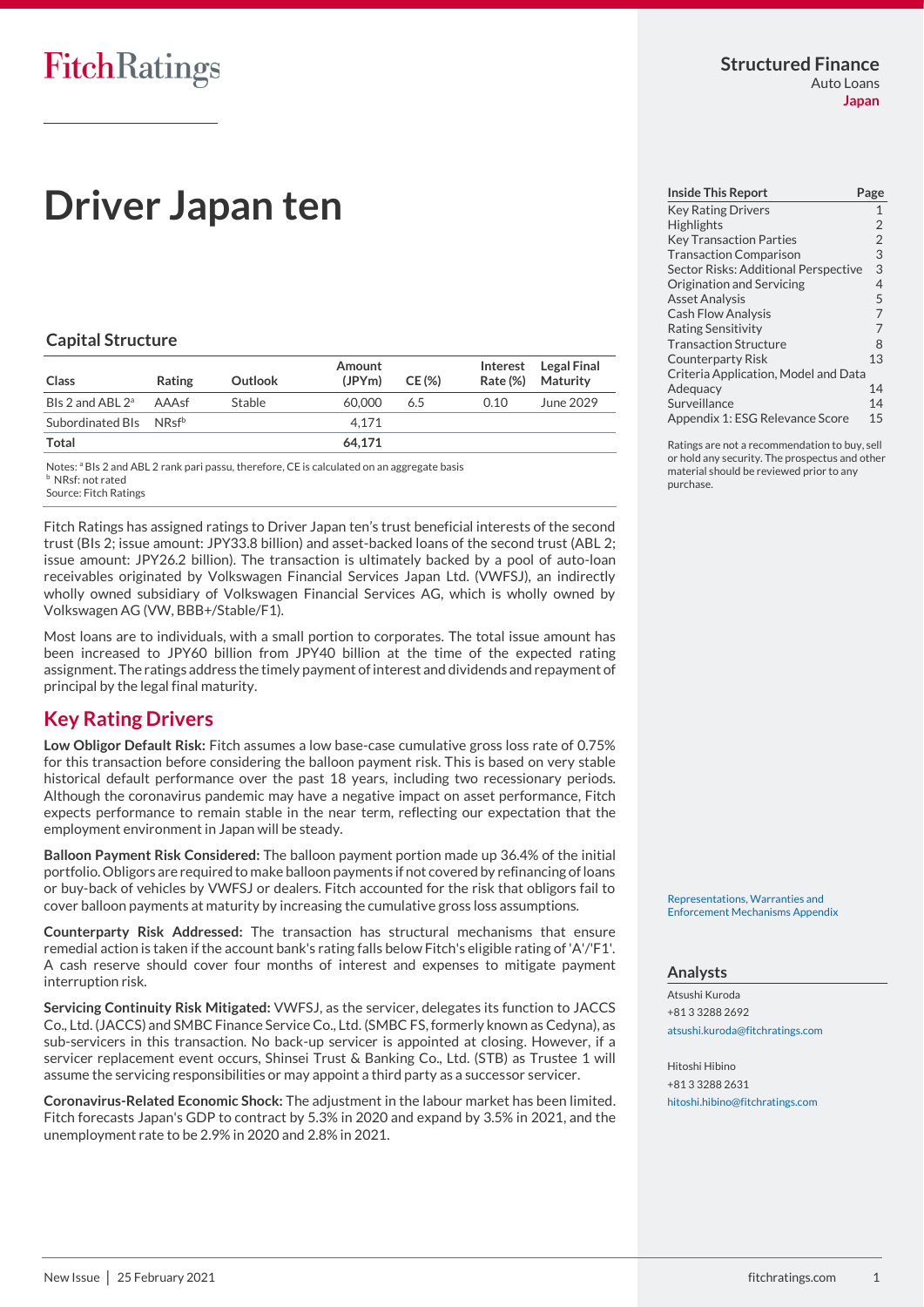## <span id="page-1-0"></span>**Highlights**

### **Highlights**

| <b>Effect</b> | <b>Highlight</b>                                                                                                                                                                                                                                                                                                                                                                                                                                                                           |
|---------------|--------------------------------------------------------------------------------------------------------------------------------------------------------------------------------------------------------------------------------------------------------------------------------------------------------------------------------------------------------------------------------------------------------------------------------------------------------------------------------------------|
| Neutral       | Consistent pool characteristics: The collateral characteristics of Driver Japan ten are<br>consistent with recent Driver Japan transactions, as shown in the Transaction<br>Comparison table. The collateral pool is similar to that of Driver Japan nine, with a slight<br>decrease in fully amortising loans to 7.2% of the portfolio, from 8.7%, while the monthly<br>instalment portion remains unchanged at 63.6%. The transaction structure replicates<br>that of Driver Japan nine. |
| Neutral       | Marginal change in base-case assumptions: Fitch's base-case gross-loss rate<br>assumption, before considering balloon-payment risk, remains unchanged from Driver<br>Japan nine at 0.75% as detailed in the table below, due to stable historical and expected<br>asset performance. Prepayment assumptions were increased to 13.5% from 13%, based<br>on a gradually increasing trend for prepayment rates.                                                                               |
| Neutral       | Minimal credit impact from ESG: The highest level of ESG credit relevance is a score of<br>3, meaning that ESG issues are credit neutral or have only a minimal credit impact on the<br>transaction, either due to their nature or the way in which they are being managed. See<br><b>ESG Navigator in Appendix 1.</b>                                                                                                                                                                     |

Source: Fitch Ratings

### **Base-Case Loss Assumptions by Vehicle**

| $(\%)$             | Actual proportion | Gross loss | Stressed proportion <sup>a</sup> Adjusted gross loss |      |
|--------------------|-------------------|------------|------------------------------------------------------|------|
| New vehicles       |                   | O 72       |                                                      | 1.72 |
| Used vehicles      | 29                | 0.83       |                                                      | 0.83 |
| Portfolio weighted | 100               | N 75       | 100                                                  | ).75 |

<sup>a</sup>Due to the upper limit of 35% for used vehicles and potential migration during the one-year revolving period, the adjusted gross-loss assumptions of 0.75% is used for cash flow analysis Source: Fitch Ratings

## <span id="page-1-1"></span>**Key Transaction Parties**

### **Key Transaction Parties**

| Role                              | Name                                                                  | <b>Fitch Rating</b>    |
|-----------------------------------|-----------------------------------------------------------------------|------------------------|
| Issuer of BIs 2/borrower of ABL 2 | Shinsei Trust & Banking Co., Ltd.                                     | Not rated              |
| Originator/servicer/Trustor 1     | Volkswagen Financial Services Japan Ltd.                              | Not rated              |
| Sub-servicers/guarantors          | JACCS Co., Ltd. and SMBC Finance Service Co.,<br>Ltd.                 | Not rated              |
| Trustee 1 and 2/borrower of ABL 1 | Shinsei Trust & Banking Co., Ltd.                                     | Not rated              |
| Issuer account bank provider      | MUFG Bank, Ltd.                                                       | A-/Stable/F1           |
| Co-arrangers                      | Mizuho Securities Co., Ltd.<br>BNP Paribas Securities (Japan) Limited | Not rated<br>Not rated |
| Lender of ABL 1/Trustor 2         | Mizuho Securities Co., Ltd.                                           | Not rated              |
| Source: Fitch Ratings, VWFSJ      |                                                                       |                        |

### <span id="page-1-3"></span>**Key Rating Driver (Negative/Positive/Neutral)**

| Rating                                                   |                                                      |  |
|----------------------------------------------------------|------------------------------------------------------|--|
| Impact                                                   | <b>Key Rating Driver</b>                             |  |
| Positive                                                 | <b>Low Obligor Default Risk</b>                      |  |
| Negative                                                 | <b>Balloon Payment Risk Considered</b>               |  |
| Neutral                                                  | <b>Counterparty Risk Addressed</b>                   |  |
| Neutral                                                  | <b>Servicing Continuity Risk</b><br><b>Mitigated</b> |  |
| <b>Coronavirus-related Economic</b><br>Negative<br>Shock |                                                      |  |
| Source: Fitch Ratings                                    |                                                      |  |

<span id="page-1-2"></span>**Applicable Criteria**

[Global Structured Finance Rating Criteria](https://app.fitchconnect.com/search/research/article/RPT_10126475)  [\(June 2020\)](https://app.fitchconnect.com/search/research/article/RPT_10126475)

[Structured Finance and Covered Bonds](https://app.fitchconnect.com/search/research/article/RPT_10108544)  [Counterparty Rating Criteria \(January 2020\)](https://app.fitchconnect.com/search/research/article/RPT_10108544)

[Consumer ABS Rating Criteria](https://app.fitchconnect.com/search/research/article/RPT_10142225)  [\(November 2020\)](https://app.fitchconnect.com/search/research/article/RPT_10142225)

[Structured Finance and Covered Bonds](https://app.fitchconnect.com/search/research/article/RPT_10133529)  [Country Risk Rating Criteria](https://app.fitchconnect.com/search/research/article/RPT_10133529)  [\(September](https://app.fitchconnect.com/search/research/article/RPT_10133529) 2020)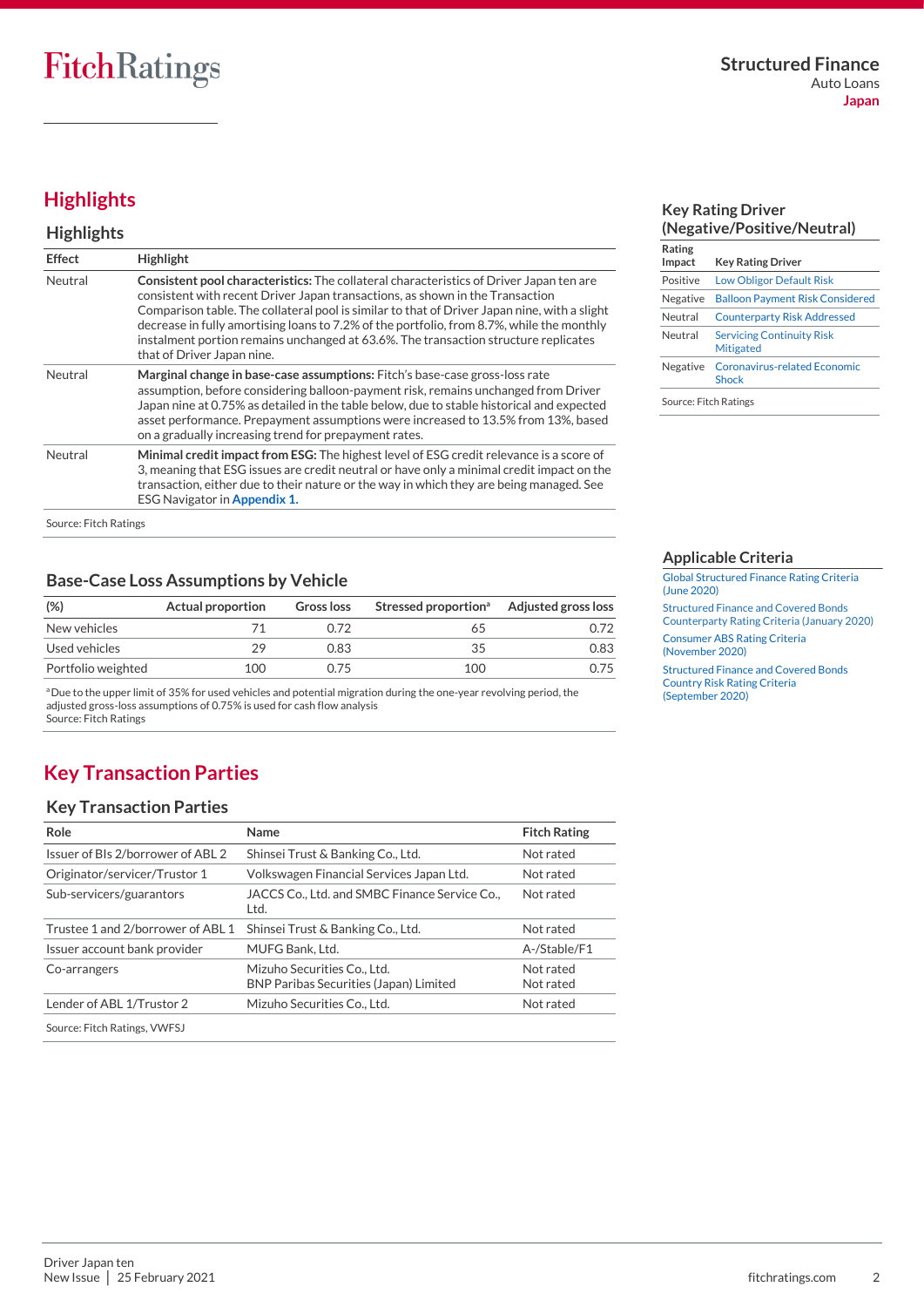## <span id="page-2-0"></span>**Transaction Comparison**

| Portfolio summary as of closing                                                                         | Driver Japan<br>five | <b>Driver Japan</b><br>six | Driver Japan<br>seven | Driver Japan<br>eight | <b>Driver Japan</b><br>nine | <b>Driver Japan</b><br>ten <sup>a</sup> |
|---------------------------------------------------------------------------------------------------------|----------------------|----------------------------|-----------------------|-----------------------|-----------------------------|-----------------------------------------|
| Total discounted principal balance<br>(JPYm)                                                            | 64,176               | 64.172                     | 58.824                | 69,521                | 64.173                      | 64,171                                  |
| Number of auto loan contracts                                                                           | 31,976               | 30,757                     | 25,466                | 30,362                | 26,586                      | 26,193                                  |
| Average discounted principal<br>balance (JPY)                                                           | 2,007,013            | 2,086,410                  | 2,309,893             | 2,289,731             | 2,413,789                   | 2,449,940                               |
| Weighted-average seasoning<br>(months)                                                                  | 13.4                 | 11.8                       | 9.6                   | 9.3                   | 9.1                         | 8.8                                     |
| Weighted-average remaining term<br>(months)                                                             | 32.7                 | 36.3                       | 38.9                  | 39.2                  | 40.5                        | 41.4                                    |
| Collateral by balance (%)                                                                               |                      |                            |                       |                       |                             |                                         |
| Geographic distribution                                                                                 |                      |                            |                       |                       |                             |                                         |
|                                                                                                         | Tokyo: 17.4          | Tokyo: 17.7                | Tokyo: 18.0           | Tokyo: 18.1           | Tokyo: 16.8                 | Tokyo: 17.9                             |
|                                                                                                         | Kanagawa: 10.5       | Kanagawa: 10.2             | Kanagawa: 10.4        | Kanagawa: 10.1        | Kanagawa: 10.9              | Kanagawa: 10.4                          |
|                                                                                                         | Aichi: 6.9           | Aichi: 6.9                 | Aichi: 7.3            | Aichi: 7.3            | Osaka: 7.4                  | Osaka: 7.5                              |
|                                                                                                         | <b>Osaka: 6.6</b>    | Saitama: 6.6               | Saitama: 6.7          | Osaka: 7.2            | Aichi: $7.3$                | Aichi: 7.4                              |
|                                                                                                         | Saitama: 6.0         | <b>Osaka: 6.3</b>          | Osaka: 6.6            | Saitama: 6.9          | Saitama: 6.8                | <b>Saitama:</b> 6.5                     |
| Sub-servicers                                                                                           |                      |                            |                       |                       |                             |                                         |
| SMBC FS                                                                                                 | 62.0                 | 61.1                       | 58.8                  | 57.6                  | 56.7                        | 56.8                                    |
| <b>JACCS</b>                                                                                            | 38.0                 | 38.9                       | 41.2                  | 42.4                  | 43.3                        | 43.2                                    |
| Age of vehicles                                                                                         |                      |                            |                       |                       |                             |                                         |
| New vehicles                                                                                            | 79.5                 | 77.2                       | 76.2                  | 75.3                  | 74.6                        | 71.3                                    |
| Used vehicles                                                                                           | 20.5                 | 22.8                       | 23.8                  | 24.7                  | 25.4                        | 28.7                                    |
| Type of repayment                                                                                       |                      |                            |                       |                       |                             |                                         |
| Balloon payment                                                                                         | 83.9                 | 86.4                       | 89.4                  | 89.1                  | 91.3                        | 92.8                                    |
| <b>Fully amortising</b>                                                                                 | 16.1                 | 13.6                       | 10.6                  | 10.9                  | 8.7                         | 7.2                                     |
| Type of payment                                                                                         |                      |                            |                       |                       |                             |                                         |
| Monthly instalment portion                                                                              | 59.0                 | 60.5                       | 61.8                  | 62.3                  | 63.6                        | 63.6                                    |
| <b>Balloon portion</b>                                                                                  | 41.0                 | 39.5                       | 38.2                  | 37.7                  | 36.4                        | 36.4                                    |
| <sup>a</sup> Figures for Driver Japan ten are based on the initial pool<br>Source: Fitch Ratings, VWFSJ |                      |                            |                       |                       |                             |                                         |

## <span id="page-2-1"></span>**Sector Risks: Additional Perspective**

### **Key Sector Risks**

| Sector or asset outlook | Fitch's 2021 asset and rating outlooks for the consumer ABS are negative and stable, respectively.                              |
|-------------------------|---------------------------------------------------------------------------------------------------------------------------------|
| Macro or sector risks   | In Fitch's opinion, unemployment levels and corporate bankruptcy rates are key drivers of consumer ABS performance in<br>Japan. |
| Relevant research       | Please see our press release titled Japan's State of Emergency to Have Limited Impact on Auto ABS.                              |
| Source: Fitch Ratings   |                                                                                                                                 |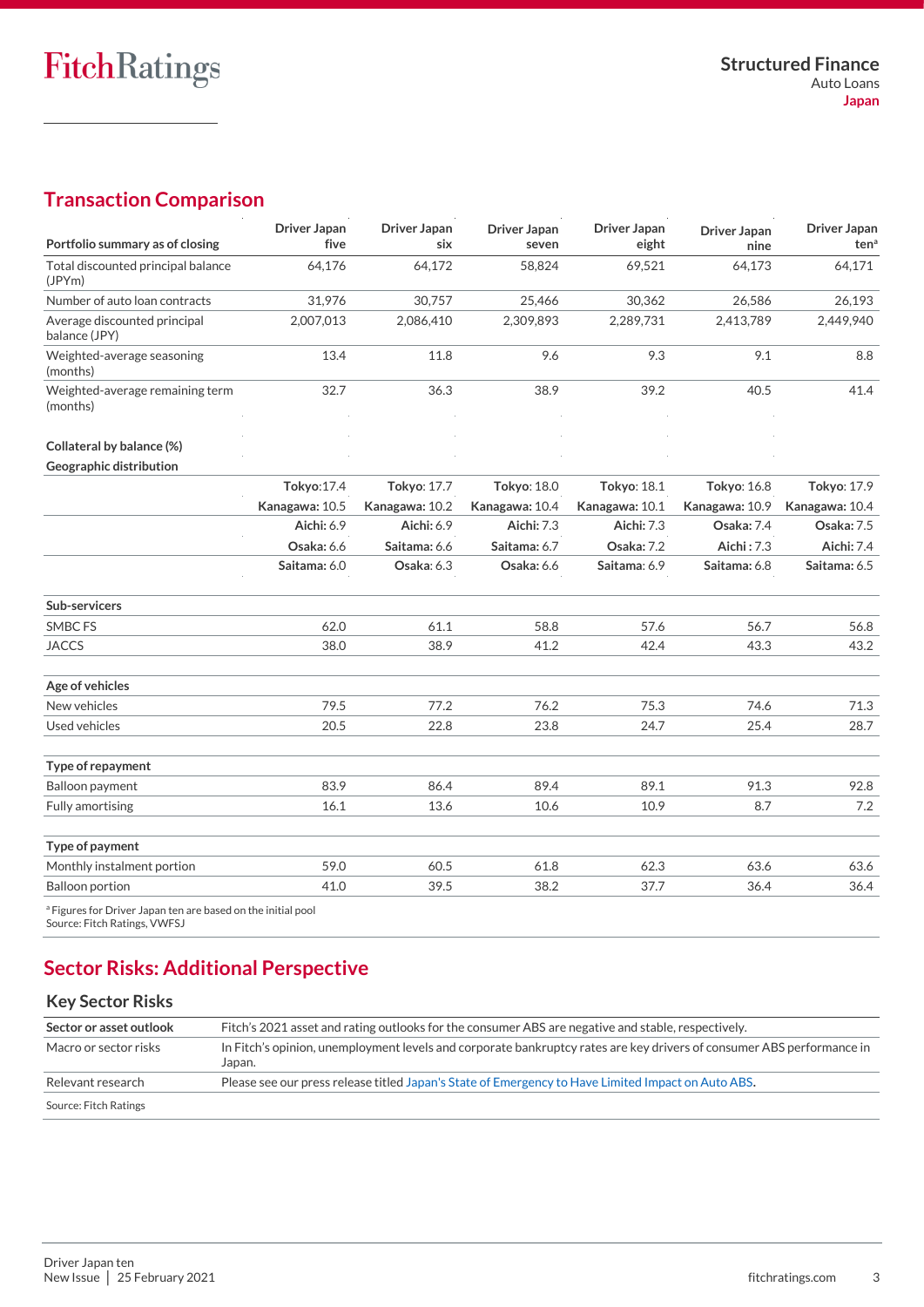## <span id="page-3-0"></span>**Origination and Servicing**

### **Originator and Servicer Overview**

VWFSJ is an indirectly wholly owned subsidiary of Volkswagen Financial Services AG, which is a wholly owned subsidiary of VW. VWFSJ has been securitising loan receivables since 2012. This transaction will be the tenth securitisation of Japanese auto-loan receivables under the Driver brand.

VWFSJ has entered into consignment agreements with JACCS and SMBC FS.

JACCS was established in Hakodate in 1954 and is an equity-method accounted affiliate of MUFG Bank, Ltd. (A-/Stable/F1). JACCS' main businesses include shopping credit, auto loans, credit cards, loan cards and credit guarantees. VWFSJ and JACCS entered into a consignment agreement in 2007.

Maruko Co., Ltd., one of the predecessor companies of SMBC FS, was established in 1950. SMBC FS is a wholly owned subsidiary of Sumitomo Mitsui Card Company, Limited, which is a wholly owned subsidiary of Sumitomo Mitsui Financial Group, Inc. (A/Negative/F1). SMBC FS focuses on three key businesses: credit cards, instalments, including auto loans, and transactions. VWFSJ entered into a consignment agreement with one of the predecessor companies, Central Finance, in 2002.

Under the consignment agreements, JACCS and SMBC FS perform credit analysis of obligors of auto-loan receivables, guarantee the payment obligations of the auto-loan receivables, collect instalment payments and transfer the collections to VWFSJ. Furthermore, the two companies will undertake to perform the same services as currently provided to VWFSJ as sub-servicers delegated by Trustee 1 under each sub-servicing agreement entered into among Trustee 1, VWFSJ, each of JACCS and SMBC FS. JACCS and SMBC FS will remit collections directly to Trustee 1 if VWFSJ, as servicer, fails to make required advance payments, if instructed by Trustee 1 to do so.

### **Loan Products**

The following seven loan products can be incorporated in the underlying portfolio under the eligibility criteria. All loans may be prepaid at any time.

- **Owner's Plan (100):** Fully amortising loans with equal monthly instalments.
- **Twin Plan (101):** Fully amortising loans with equal monthly instalments. This plan is designed to provide loans for purchasers of Volkswagen and Audi vehicles when the main loan with a low-rate campaign exceeds the maximum amount limit.
- **Refinance of 140 (105):** Fully amortising loans with equal monthly instalments. This product is designed for refinancing the balloon payment of Volkswagen Solutions and Audi Future Drive (140).
- **Refinance of 150/151 (106):** Fully amortising loans with equal monthly instalments. This product is designed for refinancing the balloon payment of S-Loan, etc. and S-Loan Plus.
- **Volkswagen Solutions, Audi Future Drive (140):** Balloon loans for purchasers of Volkswagen and Audi vehicles with equal monthly instalments. A repurchase option at a pre-determined price is included.
- **S-Loan, etc. (150):** Balloon loans with equal monthly instalments. No repurchase option is included.
- **S-Loan Plus (151):** Balloon loans for purchasers of Audi vehicles with equal monthly instalments. A repurchase option at a pre-determined price is included if the customer purchases a new Audi.

### **Underwriting**

VWFSJ's origination process is based on a broad dealer network of 431 dealerships, comprising 246 Volkswagen, 124 Audi, 9 Bentley, 10 Lamborghini, and 42 Ducati dealerships as of end-October 2020. VWFSJ monitors the dealers via its rating system based on financial strength. The dealer is responsible for offering financing services to customers. If a purchaser submits a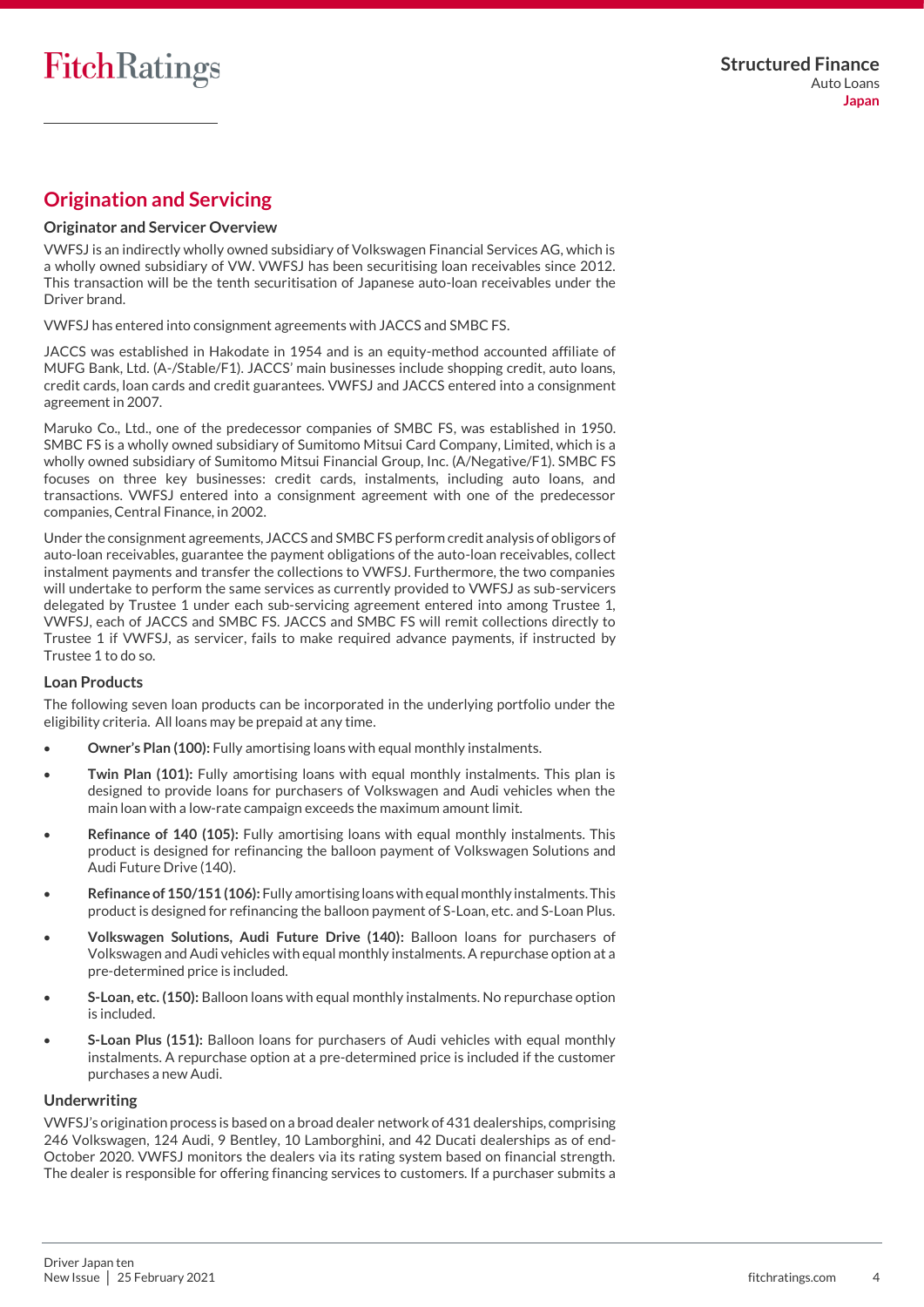credit application, the dealer will forward it to a sub-servicer by facsimile or EVAS, VWFSJ's proprietary web-based system that supports quotation creation, loan applications and the notification of examination results from the sub-servicer to the dealer. Once the completeness of the submitted application is confirmed by the sub-servicer, it will contact the purchaser to confirm their intention to purchase the vehicle. Each sub-servicer uses a proprietary scoring system to assess the application and make credit decisions.

The underwriting process takes the applicant's attributes and credit history into account. There have been no material changes in the underwriting standards of both sub-servicers. There is, in principle, no provision in the underwriting standards that allows for any exceptional treatment of applicants in credit decisions. If an irregularity is identified in the submitted application, it will be reported to VWFSJ and the final decision will be made by both VWFSJ and the relevant subservicer.

Once the credit decision is made, the result is conveyed to the dealer through EVAS. If the loan application is approved, the down payment is made and the contract is arranged and signed. After the contract data is delivered to VWFSJ, it makes an advance payment on behalf of the purchaser to the dealer.

We regard cancellation risk of auto-loan agreements in the underlying portfolio as limited, because the loans to be included in the portfolio are well seasoned, ranging from approximately 9 months to 13 months on average in recent years as shown in Transaction Comparison. In addition, the eligibility criteria require the loans to have made at least two monthly payments, while most cancellations have historically occurred at the very early stage of the loan term.

### **Servicing and Collections**

At closing, VWFSJ acts as the servicer of the transaction; but delegates part of its function to SMBC FS or JACCS as sub-servicers. All scheduled payments by obligors to sub-servicers are made by direct debit.

If a delinquency occurs, the relevant sub-servicer will encourage the delinquent obligor via phone call or SMS to pay the loan for the first 60 days. Thereafter, they may also meet the delinquent obligor until up to 90 days overdue. If an obligor fails to make monthly instalment payments for three consecutive months the loan will be classed as defaulted and the relevant guarantor will make a guarantee payment to VWFSJ.

Guarantors are exempt from the guarantee payment if, among other factors, the obligor has exercised their contractual option to sell the purchased vehicle to the dealer or VWFSJ upon the final instalment payment, but the relevant party fails to perform its obligation to pay the preagreed amount to the guarantor. Fitch does not give any credit to the guarantees made by SMBC FS or JACCS in its initial analysis, as the companies are not rated by Fitch and not all of the loan obligations may be covered by the guarantees due to this exemption.

### <span id="page-4-0"></span>**Asset Analysis**

### **Portfolio Summary**

The pool of eligible receivables consisted of 26,193 contracts with a total discounted principal balance of JPY64,171 million as of the initial cut-off date. The loan receivables were originated by VWFSJ during the ordinary course of business through its distribution network throughout Japan. All loan receivables are amortising principal and interest facilities with a maximum remaining term of 81 months. Loans are provided only to individuals who reside in Japan or corporate entities that have permanent establishments in Japan. The average outstanding discounted loan size was JPY2.45 million and the maximum outstanding discounted loan size was JPY9,999,457. The maximum obligor exposure balance was JPY16.11 million with two loans.

All loan receivables pay a fixed rate of interest and the weighted-average interest rate for the pool is 2.14%. The portfolio is geographically concentrated in the Tokyo metropolitan area, as commonly observed in consumer asset pools. The pool's weighted-average remaining term at the initial cut-off date was 41.4 months and weighted-average seasoning was 8.8 months.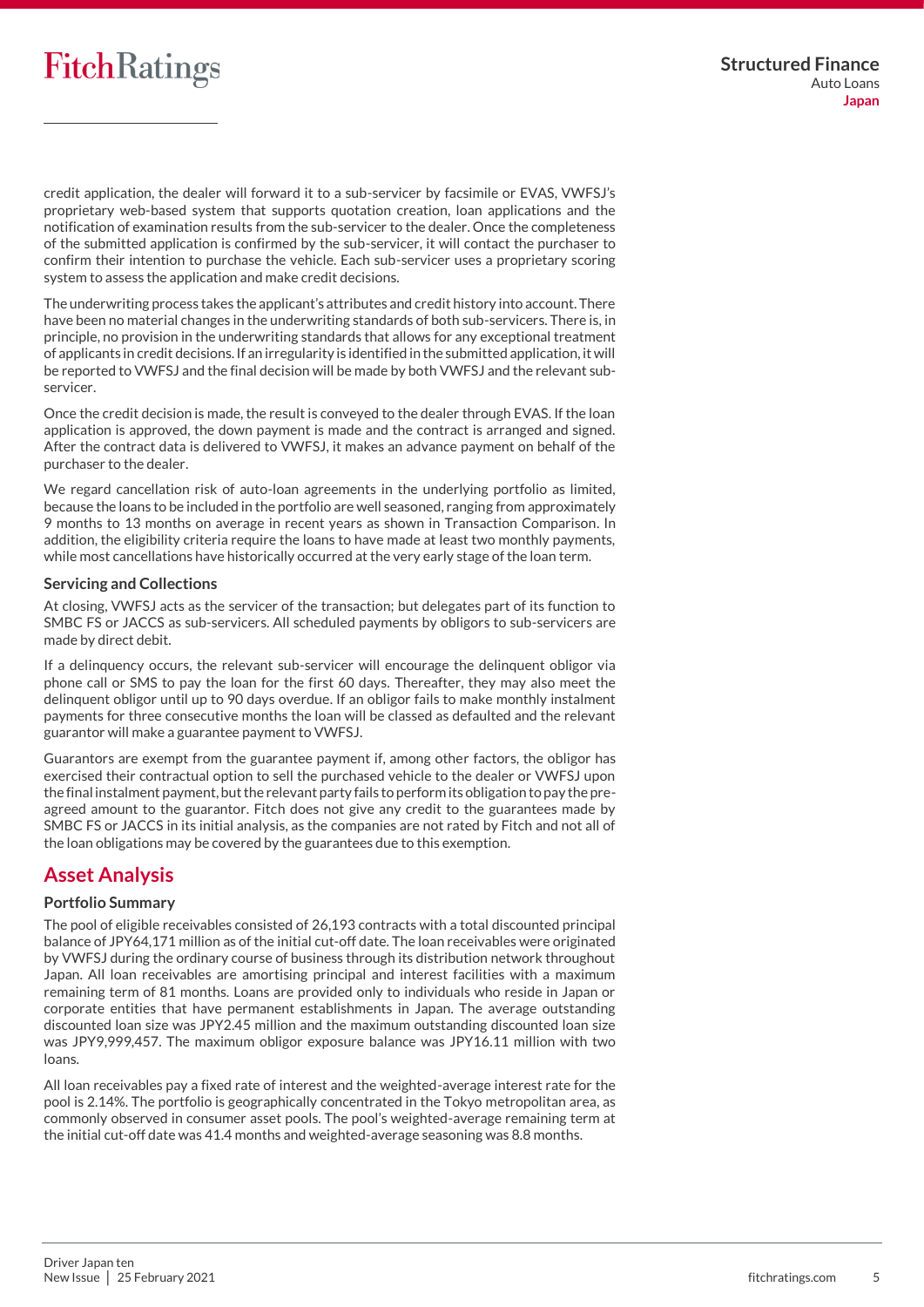### **Historical Performance**

The charts below display cumulative gross loss data of new and used vehicles for loans originated by VWFSJ since July 2002. The loans have performed well throughout the observation period, which includes two recessionary periods in 2008 and 2012, and have been superior than those of the global peer group. Recent vintages have performed better than average, supported by Japan's stable employment conditions.

### **Cumulative Gross Loss Rate for New Vehicles**



Source: Fitch Ratings, VWFSJ

### **Cumulative Gross Loss Rate for Used Vehicles**



Source: Fitch Ratings, VWFSJ

### <span id="page-5-0"></span>**Portfolio Credit Analysis**

### <span id="page-5-1"></span>*Default Risk*

Fitch has determined its base-case weighted-average cumulative gross-loss rate expectation of 0.75% (new vehicles: 0.72%, used vehicles: 0.83%) based on stable default performance to date. Fitch reviewed cumulative gross loss data for originations since July 2002, based on VWFSJ's default definition of failure to make monthly instalments for three months.

The transaction features a one-year revolving period. Fitch assumes that about 23% of the pool will be replenished during this period, based on the scheduled repayment profile of the transaction pool. Fitch expects only a minor shift in pool composition, as no substantial drifts in VWFSJ's origination mix are probable within the short time of the revolving period. Therefore, the agency assumes that the proportion of loans for used vehicles would reach the upper limit of 35%, increasing from 29% in the initial pool. However, Fitch does not expect any material change in the portfolio's credit quality, partly because the underlying auto loans are guaranteed by JACCS and SMBC FS, who also act as sub-servicers in this transaction. As such, there is little incentive for both companies to relax their underwriting standards.

The stress multiple for 'AAAsf' stipulated in the criteria ranges between 4.0x and 6.0x, but Fitch used 7.0x for this transaction before taking into account balloon-payment risk to address the low base-case loss in absolute terms, which means that a small change could significantly affect credit enhancement.

Fitch's cumulative gross loss assumptions also reflect balloon risk. There may be obligors who engage in a balloon contract expecting to refinance at maturity or sell the car back to the dealer or VWFSJ. The obligor will be obliged to pay the final instalment if they are unable to refinance the balloon amount due, for example, to a default of VWFSJ, or to sell the car back to the dealer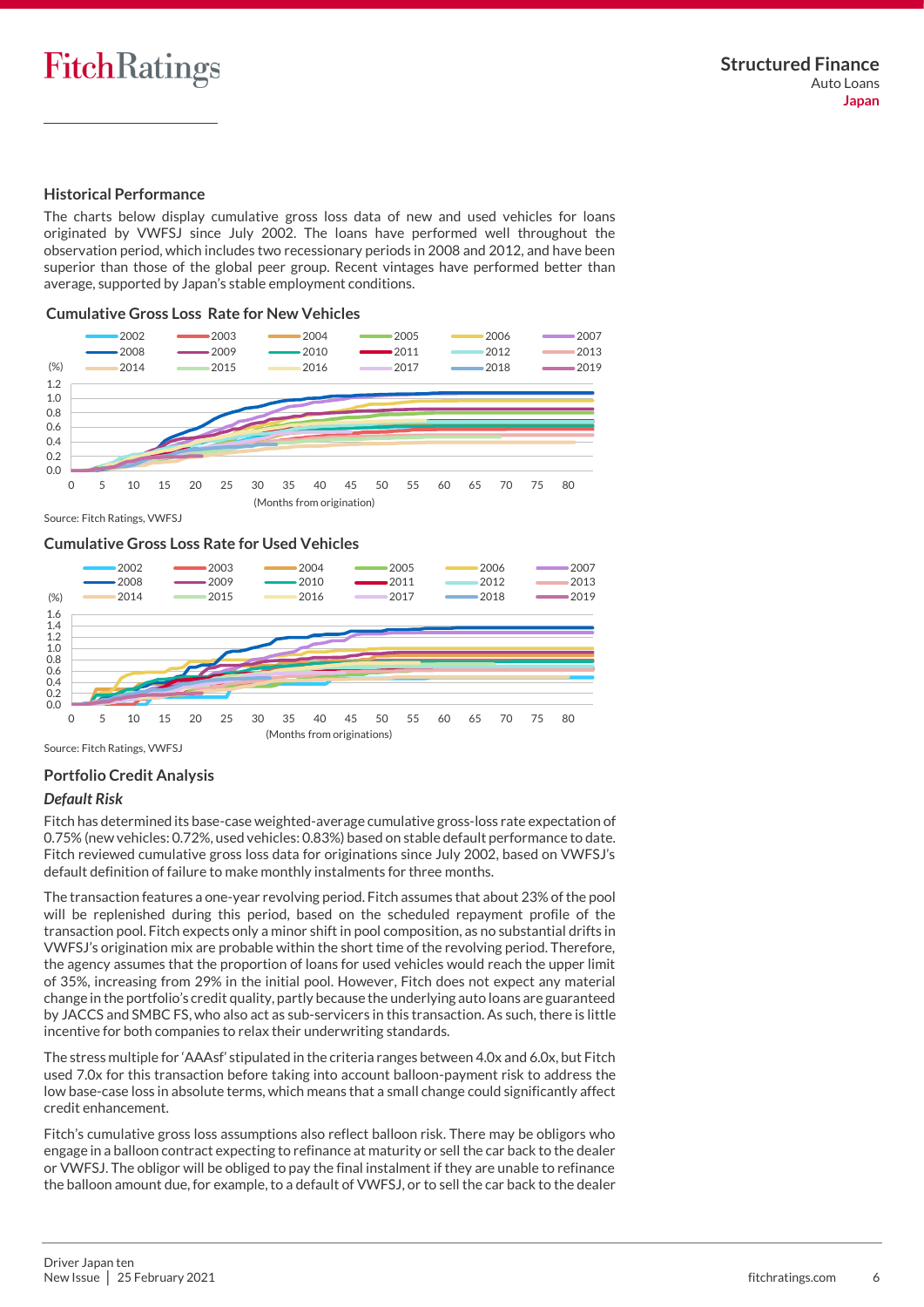

or VWFSJ, creating an unexpected payment shock for the obligor. We believe this may lead to higher obligor defaults compared with amortising loans without balloon payments.

Fitch quantifies the additional default risk stemming from balloon payments in the 'AAAsf' rating scenario by assuming a debtor probability of default in line with the portfolio's 'AAAsf' rating default rate and a 60% obligation failure rate upon the exercise of the debtors' option to resell the vehicles or refinance the loans. This results in an additional cumulative loss of 1.26%, which we added to the 'AAAsf' stressed cumulative gross-loss rate assumptions prior to balloon risk of 5.25% (=  $0.75\%$  x 7). The 60% obligation failure rate is based on the diversified dealer network across Japan, two VW group's affiliates within the dealer universe and no precedent of major dealer defaults to date.

### *Prepayment Rates*

The transaction is dependent on obligors' prepayment behaviour, as this is the main driver of the speed of deleveraging for the rated debt. Fitch has, therefore, tested the structure's resilience to fast and slow prepayment assumptions based on its expected base-case prepayment rate of 13.5% a year.

The prepayment of loans with higher interest rates will not lead to a shortfall due to the difference between the interest rate of the prepaid loan and the loan's discount rate. This is because of the two types of discount rates, as described i[n Discount Rate](#page-9-0) on page 10.

### <span id="page-6-0"></span>**Cash Flow Analysis**

Fitch used its proprietary cash flow model to test the ability of the asset pool to make interest and principal payments due under the rated debt. It modelled the asset pool by taking into account the scheduled amortisation profile as well as the stressed default and prepayment assumptions.

The liability structure was configured to reflect the transaction structure; specifically, the capital structure and priority of payments. Fitch applied a default definition of three-month delinquency, in line with the typical termination timing practiced by the servicer.

Absent an early amortisation event, the defaulted loan receivables may be delivered to VWFSJ as the holder of the subordinated BIs in kind. Thus, Fitch assumes no recovery from such defaulted loan receivables.

Fitch tested the transaction's sensitivity to front-loaded, evenly distributed and back-loaded default distributions, combined with fast and slow prepayments as well as rising, falling and stable interest rates. Overall, the structure is relatively insensitive to the choice and combination of parameters.

Fitch's modelling shows that sufficient cash flow will be generated to make timely payments of interest and principal to BIs 2 and ABL 2 by the final maturity date in accordance with the transaction documents.

### <span id="page-6-1"></span>**Rating Sensitivity**

This section provides insight into the model-implied sensitivities the transaction faces when one assumption is modified, while holding others equal. The modelling process uses the estimation and modification of these variables to reflect asset performance in up and down environments. The results below should only be considered as one potential outcome, as the transaction is exposed to multiple dynamic risk factors. It should not be used as an indicator of possible future performance.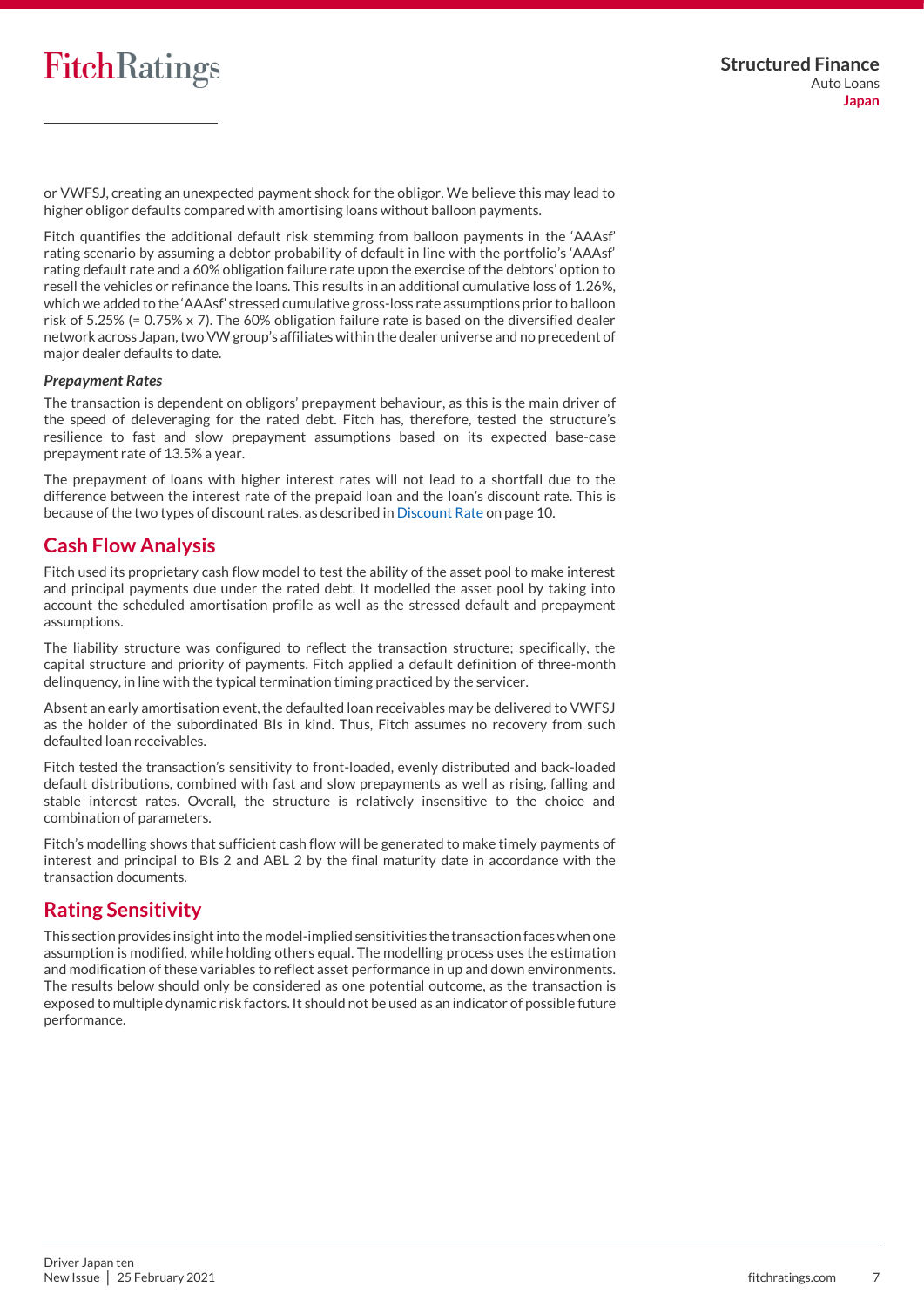### **Rating Sensitivity to Gross Loss and Asset Yield**

|                                                               | <b>DISZ &amp; ADLZ</b> |
|---------------------------------------------------------------|------------------------|
| Original Rating                                               | AAAsf                  |
| 10% increase in gross loss rate                               | AAAsf                  |
| 25% increase in gross loss rate                               | AAAsf                  |
| 50% increase in gross loss rate                               | AAsf                   |
| 10% decrease in asset yield                                   | AAAsf                  |
| 25% decrease in asset yield                                   | AAAsf                  |
| 50% decrease in asset yield                                   | AAAsf                  |
| 10% increase in gross loss rate & 10% decrease in asset yield | AAAsf                  |
| 25% increase in gross loss rate & 25% decrease in asset yield | $AA+sf$                |
| 50% increase in gross loss rate & 50% decrease in asset yield | $A + sf$               |
|                                                               |                        |
|                                                               |                        |

**BIs 2 & ABL2**



## *Coronavirus Downside Scenario Sensitivity*

Fitch acknowledges the uncertainty of pandemic-related containment measures and has therefore considered a more severe and prolonged economic stress than contemplated in its base-case scenario. In the downside scenario, renewal of lockdowns in major economies to prevent health systems from being overwhelmed prolongs the confidence shock, delaying any meaningful recovery to around the middle of the decade. In this downside scenario, Fitch assumes a sharper increase in delinquencies than what was experienced during the financial crisis, leading to increased defaults compared with our assumption in the baseline scenario. The 'AAA' default multiple is reduced to reflect the higher degree of stress already included in the base case under this scenario. The model-implied rating under these assumptions is 'AAAsf'.

## <span id="page-7-0"></span>**Transaction Structure**

### **Structure Diagram**

Source: Fitch Ratings



#### Source: Fitch Ratings, VWFSJ

### **Capital Structure and Credit Enhancement**

VWFSJ initially entrusts its auto loan receivables, which satisfy the eligibility criteria and are extracted randomly from VWFSJ's auto-loan portfolio, to STB as Trustee 1, which in turn issues senior BIs and subordinated BIs to VWFSJ. VWFSJ also initially entrusts to STB cash, which is primarily meant to provide liquidity to the transaction, if necessary, and Trustee 1 issues subordinated BIs. Therefore, the latter subordinated BIs are not treated as CE in Fitch's analysis and are excluded in calculating CE.

Mizuho Securities extends ABL 1 to Trustee 1 to redeem initial senior BIs in full. VWFSJ will continue to hold subordinated BIs throughout the transaction period. Mizuho Securities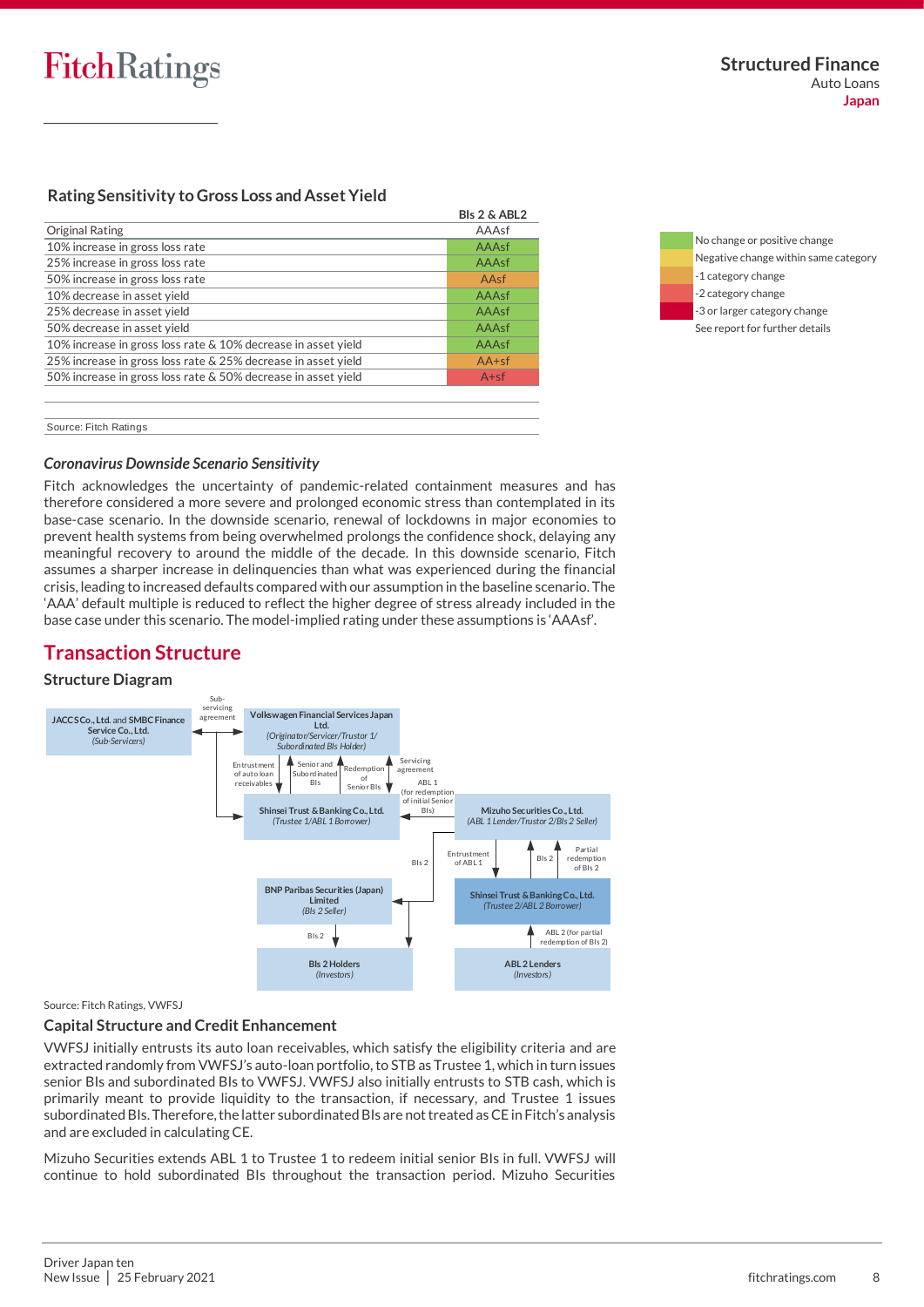entrusts ABL 1 to STB as Trustee 2, which in turn issues BIs 2. Investors who would like to invest in the form of BIs will purchase BIs 2. Investors who would like to invest in the form of loans will extend ABL 2 to Trustee 2 to partially redeem BIs 2.

The transaction features a revolving period of one year. VWFSJ may, absent an early amortisation event, also entrust eligible auto loan receivables. Trustee 1 will, in turn, issue the additional senior and subordinated BIs. The amount of the additional senior BIs will be the lesser of (i) the product of 93.5% and the aggregate discounted principal balance of such additional receivables and (ii) the available distribution amount after deducting senior expenses, interest and funds for cash collateral. The amount of the additional subordinated BIs is the aggregate discounted principal balance of such additional auto loan receivables minus the amount of the relevant additional senior BIs. Fitch expects the additional senior BIs to be redeemed during the revolving period, which will lead to an increase in CE.

Absent an early amortisation event, defaulted auto loan receivables in the underlying pool may be distributed to VWFSJ as the subordinated beneficiary as a distribution in kind. This will reduce the subordinated BI balance by an amount of the discounted principal balance of the relevant defaulted auto loan receivables. Fitch does not take any recovery from such receivables into account in its analysis, as we do not expect any replenishment of the subordinated BIs, irrespective of the actual recovery from defaulted auto loan receivables.

We expect the transaction's assets and liabilities, based on the initial pool, to be as follows.

### **Expected Balance Sheet of Trust 1 at Closing<sup>a</sup>**

| Assets          |                                   | (JPY) Liabilities                                  | (JPY)             | Size as % of receivable<br>balance |
|-----------------|-----------------------------------|----------------------------------------------------|-------------------|------------------------------------|
| Receivables     | 64,171,277,269 ABL 1 <sup>a</sup> |                                                    | 60,000,000,000    | 93.5                               |
|                 |                                   | Subordinated Bls                                   | 4.171.277.269     | 6.5                                |
| Total           | 64, 171, 277, 269                 |                                                    | 64, 171, 277, 269 |                                    |
| Cash collateral |                                   | Equivalent to four months of interest and expenses |                   |                                    |
|                 |                                   |                                                    |                   |                                    |

<sup>a</sup> BIs 2 and ABL 2 are issued, backed by ABL 1. The sum of the balance of BIs 2 (JPY33.8 billion) and ABL 2 (JPY26.2 billion) is JPY60 billion. Source: Fitch Ratings, VWFSJ

### **True Transfer of Assets**

The entrustment of the initial and additional auto loan receivables is perfected against third parties by registering such entrustment in accordance with the Act on Special Provisions, etc. of the Civil Code Concerning the Perfection Requirements for the Assignment of Movables and Claims. At closing or at the time of additional entrustment, the entrustment of auto loan receivables will not be perfected against obligors; however, it will be perfected against obligors by notification to obligors upon the occurrence of a servicer or sub-servicer replacement event.

The entrustment of ABL 1 to Trustee 2 is perfected by the approval of Trustee 1 as the borrower of ABL 1 with a certified and notarised date stamp (kakutei hizuke).

### **Eligibility Criteria**

The eligibility criteria that need to be fulfilled at the time of cut-off for the entrustment of the initial and additional auto loan receivables include, but are not limited to, the following:

- each auto loan receivable is a fully disbursed loan;
- the obligor is not insolvent and no bankruptcy proceedings or any other insolvency proceedings are pending or threatened against the obligor;
- Trustor 1 is not prohibited from selling, transferring or assigning its rights in respect of the auto loan receivables;
- the interest-rate type applicable to each auto loan receivable is a fixed interest rate;
- the obligor, if a corporate entity, has its permanent establishment in Japan and is not an affiliate of VW and, if an individual, has their place of residence in Japan;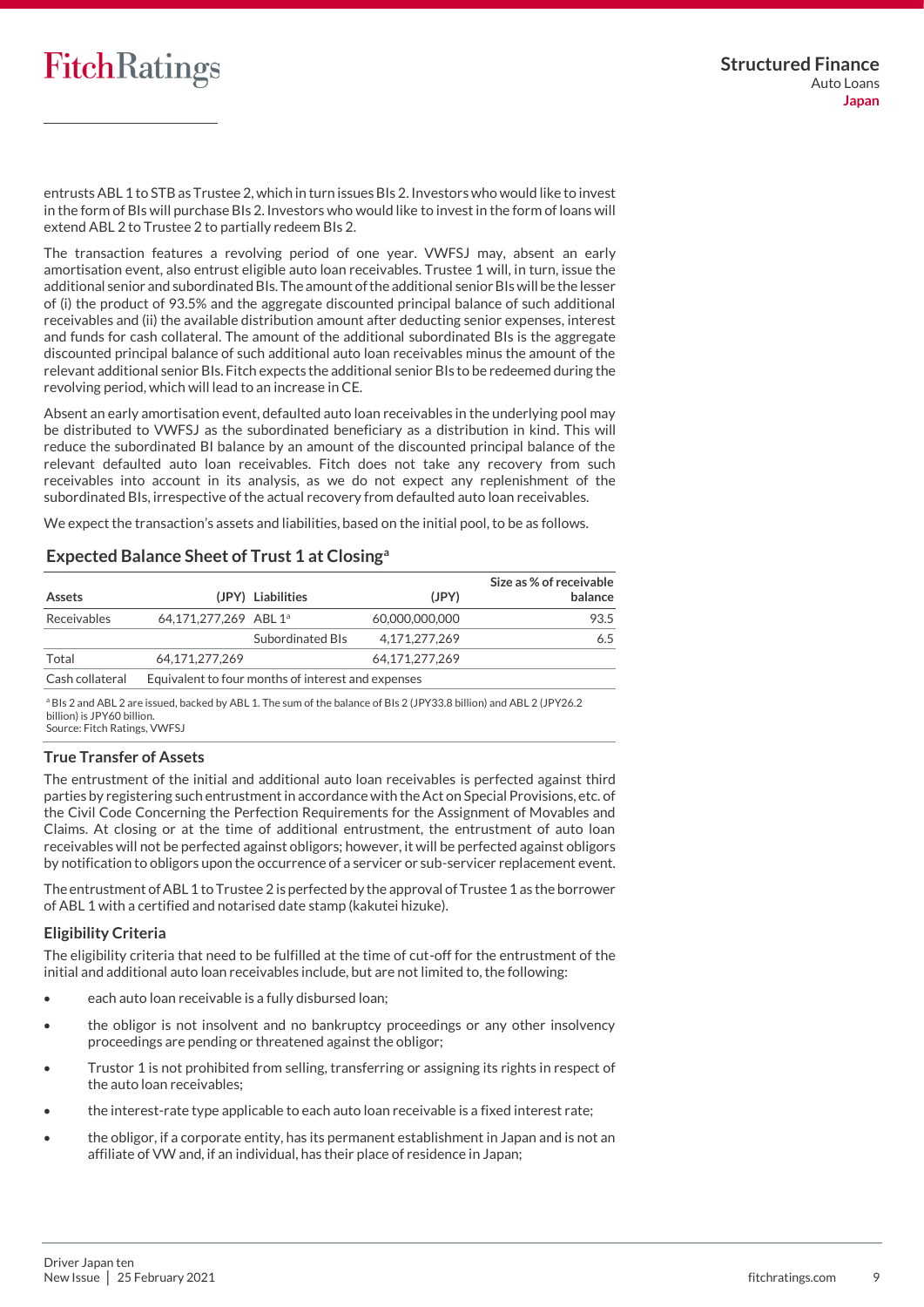- at least two monthly payments have been made in respect of each auto loan receivable and all monthly payments are required to be made (i) within 84 months after the date of origination, (ii) within 82 months after the relevant cut-off date and (iii) in equal monthly instalments and without skipped or irregular payments, except for annual or semiannual bonus month payments and balloon payments;
- each auto loan receivable is payable in yen;
- the principal outstanding balance of each auto loan receivable as of the relevant cut-off date is greater than JPY50,000 and less than JPY10 million;
- auto loan receivables are payable free of set-off;
- each auto loan agreement relates to one purchased vehicle only;
- each auto loan receivable is not overdue;
- auto loan receivables for used vehicles will not exceed 35% of the aggregate discounted principal balance of the auto loan receivables;
- auto loan receivables for purchased vehicles, other than those originated by Trustor 1 in connection with Volkswagen, Audi, Bentley or Lamborghini-branded vehicles, will not exceed 5% of the aggregate discounted principal balance of the auto loan receivables;
- the aggregate amount of the balloon payment percentage will not exceed 50% of the aggregate discounted principal balance of the auto loan receivables;
- the auto loan receivables are jointly and severally guaranteed by JACCS or SMBC FS;
- the obligor does not have any relationship with, is not engaged with or does not otherwise fall under any of the categories included in the definition of 'anti-social forces' or 'anti-social forces related party' and does not engage in any anti-social conduct; and
- no receivables from maintenance or other services regarding the purchased vehicles are included in the auto loan receivables.

In the event of any breach of the eligibility criteria, VWFSJ, as Trustor 1, will have to repurchase the relevant receivables at a price equal to the sum of the outstanding discounted principal balance and accrued interest, with the payment made by Trustor 1 to Trustee 1 on the subsequent monthly remittance date after necessary notification between Trustor 1 and Trustee 1.

### <span id="page-9-0"></span>**Discount Rate**

All securitised receivables will be discounted by a rate that is the greater of:

- a) 1.12% equal to the sum of the three components below in percentage terms
	- fixed coupon rate of BIs 2 and ABL 2;
	- fixed servicing fees; and
	- fixed administrative costs and fees, and
- b) the applicable interest rate in the relevant auto loan agreement.

We do not believe this transaction is exposed to the risk of a principal shortfall, even if loans whose interest rates are higher than the discount rate a) are prepaid, since loans with higher interest rates are already discounted by a higher interest rate. Conversely, if loans with an interest rate lower than the discount rate a) above are prepaid, some gains may arise.

### **Liquidity Support**

VWFSJ entrusts cash to Trustee 1 at closing and Trustee 1 in turn issues the subordinated BIs. We expect the cash collateral amount to cover dividends on BIs 2 and interest on ABL 2 as well as fees and expenses for four months.

The target cash collateral amount will remain unchanged from the initial amount throughout the transaction period. At the maturity, any outstanding cash collateral balance may be used to repay BIs 2 and ABL 2.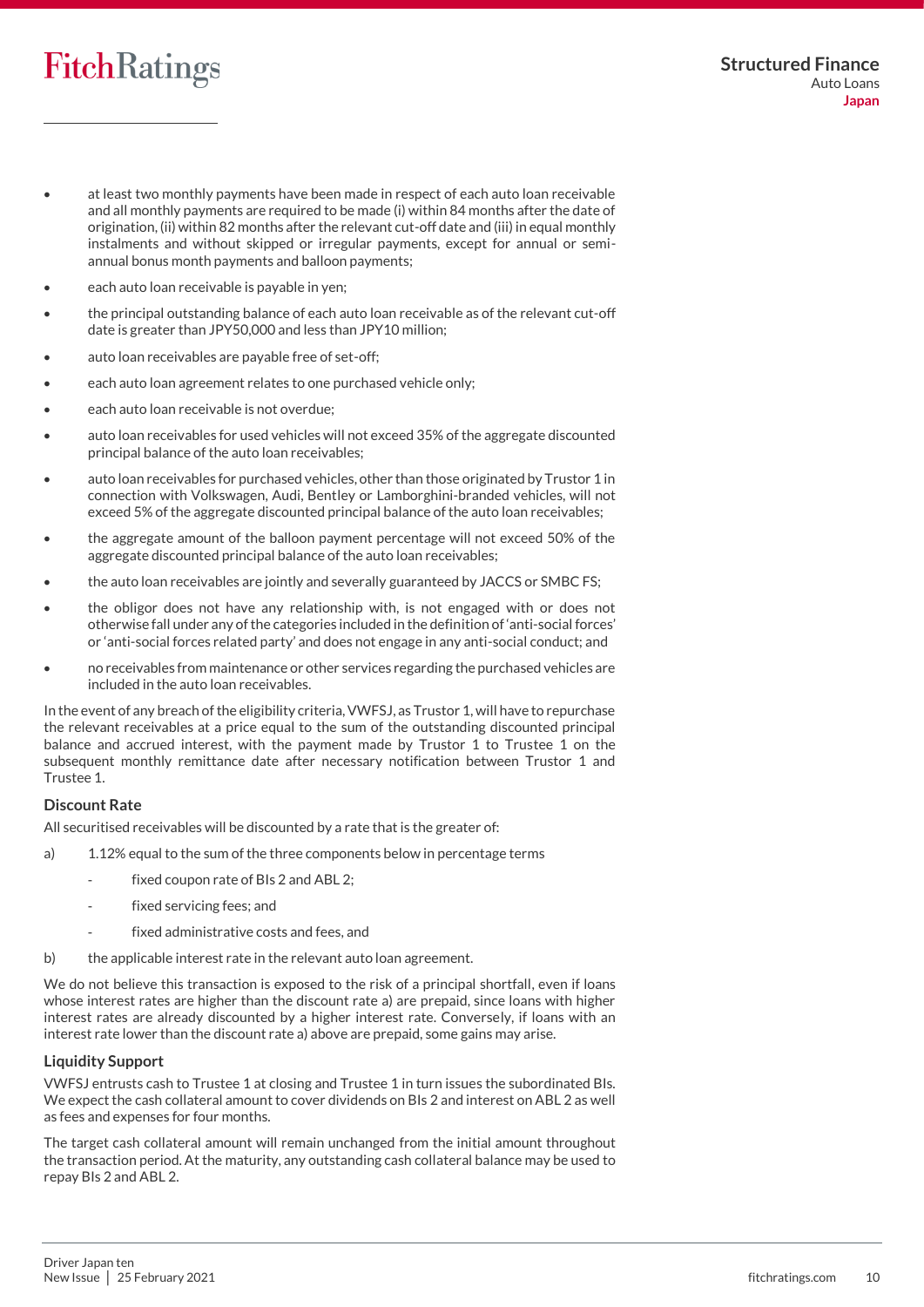### **Clean-Up Call Option**

VWFSJ, as trustor of Trust 1, is entitled to exercise a clean-up call if the discounted principal balance of the auto loan receivables is less than 10% of the initial total discounted principal balance on any trust calculation date. Fitch does not take into consideration the possibility of the exercise of the clean-up call in its analysis.

### **Priority of Payments**

Collected amounts will be distributed in accordance with the priority of payments of Trust 1 and Trust 2, as summarised in the following two tables.

### <span id="page-10-0"></span>**Trust 1: Priority of Payments**

| $\mathbf{1}$ | Senior expenses, including tax and public charges, servicer and Trustee 1 fees and other fees and<br>expenses          |
|--------------|------------------------------------------------------------------------------------------------------------------------|
| 2            | Overdue and unpaid interest on ABL 1, if any                                                                           |
| 3            | Interest on ABL 1                                                                                                      |
| 4            | Cash collateral ledger up to the target level                                                                          |
| 5a)          | During the revolving period, redemption of additional senior BIs                                                       |
| b)           | After the revolving period and prior to the occurrence of an early amortisation event, necessary<br>repayment of ABL 1 |
| c)           | Following the occurrence of an early amortisation event, repayment of the remaining ABL 1<br>balance                   |
| 6            | Payment of indemnified amounts uncompensated by Trustor 1 to Trustee 1                                                 |
| 7            | Necessary repayment of subordinated BIs                                                                                |
| 8 a)         | During the revolving period, dividends on subordinated BIs if payment is made on 7 above;<br>otherwise, carry-over     |
| b)           | After the revolving period and prior to the occurrence of an early amortisation event, dividend on<br>subordinated BIs |
| c)           | Following the occurrence of an early amortisation event, carry-over                                                    |
|              | Source: Fitch Ratings, VWFSJ                                                                                           |

### **Trust 2: Priority of Payments**

| 1                            | Senior expenses, including tax and public charges, Trustee 2 fees and other fees and expenses |  |
|------------------------------|-----------------------------------------------------------------------------------------------|--|
| 2                            | Overdue and unpaid dividends and interest on BIs 2 and ABL 2, if any                          |  |
| 3                            | Dividends and interest on BIs 2 and ABL 2                                                     |  |
| $\overline{4}$               | Upon the expiration of the revolving period, repayment of BIs 2 and ABL 2 on a pro rata basis |  |
| -5                           | Payment of indemnified amounts uncompensated by Trustor 2 to Trustee 2                        |  |
| Source: Fitch Ratings, VWFSJ |                                                                                               |  |

### **Repayment Order and Target Overcollateralisation Level**

The transaction will start with CE of 6.5% at closing; however, CE is likely to increase through the entrustment of additional auto loan receivables and redemption of additional senior BIs and/or repayment of ABL 1.

The additional subordinated BIs issued by Trustee 1 to VWFSJ upon the entrustment of additional auto loan receivables will immediately be integrated to the subordinated BIs, while the additional senior BIs will be redeemed by using the collected amount under 5a) of [Trust 1:](#page-10-0)  [Priority of Payments](#page-10-0) during the revolving period.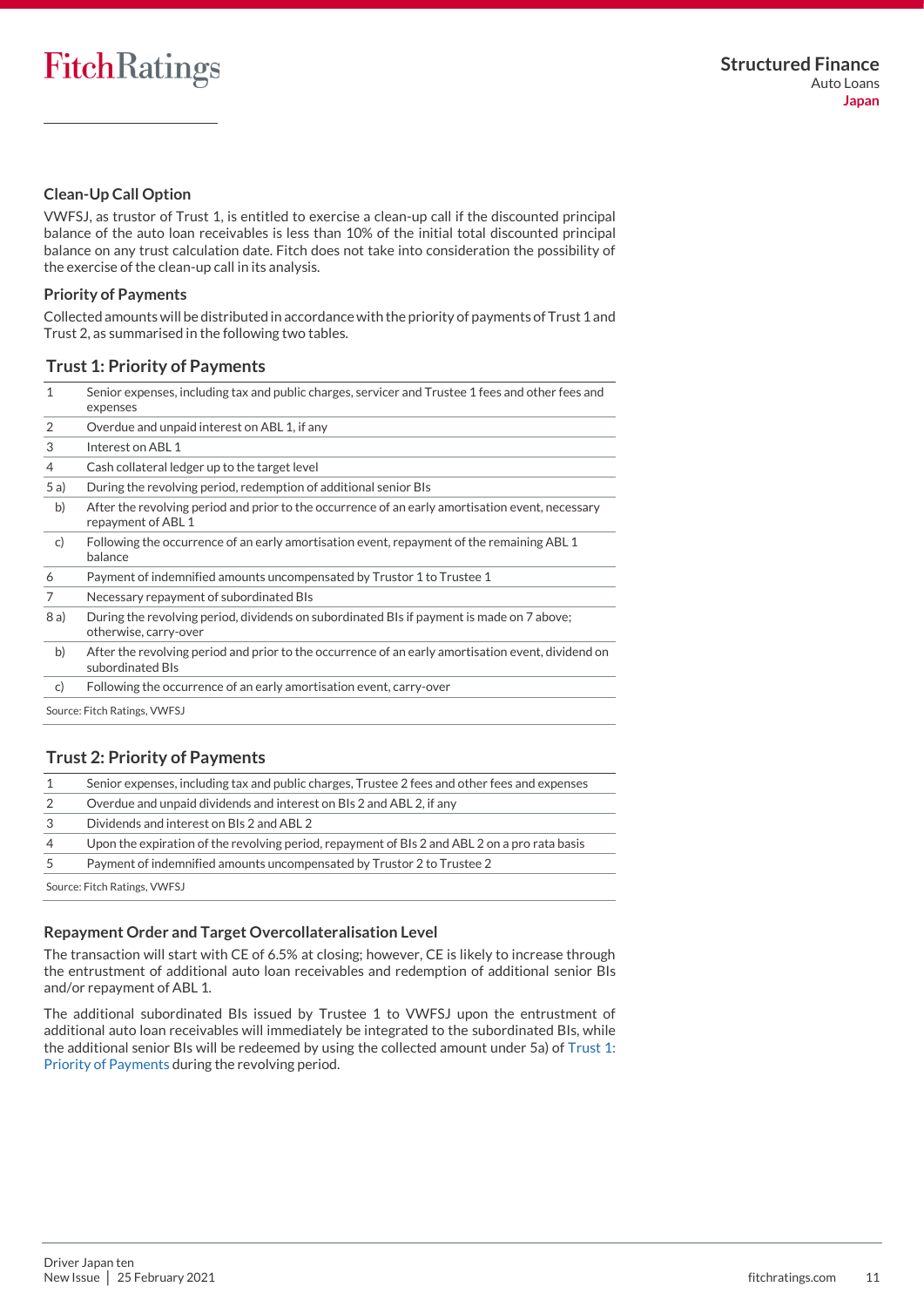### **Target Overcollateralisation Levels<sup>a</sup>**

|                                               | Target overcollateralisation (%) |
|-----------------------------------------------|----------------------------------|
| Initial overcollateralisation level available | 6.5                              |
| No trigger breached during revolving period   | 85                               |
| No trigger breached after revolving period    | 11.5                             |
| Level 1 trigger breached                      | 17.0                             |
| Level 2 trigger breached                      | 100 O                            |
|                                               |                                  |

a Target overcollateralisation amount is calculated by multiplying the aggregate discounted principal balance of the auto loan receivables by the relevant target overcollateralisation percentage Source: Fitch Ratings, VWFSJ

If the target overcollateralisation is built up and no performance trigger is breached, the amortisation will switch to a quasi-pro rata allocation. However, a fixed floor amount of overcollateralisation needs to be maintained. This means that the overcollateralisation amount will remain unchanged if the discounted principal balance of the auto loan receivables is less than approximately 10% of the initial discounted principal balance. This floor is likely to mitigate concentration risk, which might arise when the transaction can be called but the call option is not exercised.

A level 1 trigger is hit if the cumulative gross loss ratio exceeds the following thresholds:

- 0.50% at any trust calculation date prior to and including August 2021;
- 0.80% at any trust calculation date falling between September 2021 and May 2022; or
- 1.15% at any trust calculation date falling between June 2022 and February 2023.

A level 2 trigger is hit if the cumulative gross loss ratio exceeds 1.6% at any trust calculation date.

The priority of payments will return to a sequential pay-down if any of these triggers are breached until the new target overcollateralisation is reached or BIs 2 and ABL 2 are repaid in full.

These performance-based trigger levels provide limited protection compared with Fitch's basecase cumulative gross loss expectation of 0.75%. However, in its 'AAAsf' stress scenario, Fitch's assumed gross loss rates are higher than the trigger levels, which would contribute to keeping the allocation of the principal repayment in a sequential order over almost the entire transaction period.

### **Early Amortisation**

The following events will end the revolving period and lead to early amortisation:

- a level 2 CE increase condition is met;
- a servicer replacement event:
- a sub-servicer replacement event;
- Trustor 1 fails to fulfil its obligation to repurchase the auto loan receivables under the first trust agreement; or
- on three consecutive trust calculation dates during the revolving period, the expected total cash amount in the trust management account, excluding cash in the cash collateral ledger, after the necessary distribution exceeds 10% of the aggregate discounted principal balance of the auto loan receivables outstanding.

### **Legal Opinions**

Fitch reviewed legal opinions covering Japanese law that support Fitch's analytical assumptions. These are factored into the credit analysis with respect to the transaction. The opinions cover, among other factors, the enforceability of the obligations of the parties under the transaction documents, the transfer of the underlying assets being effective and the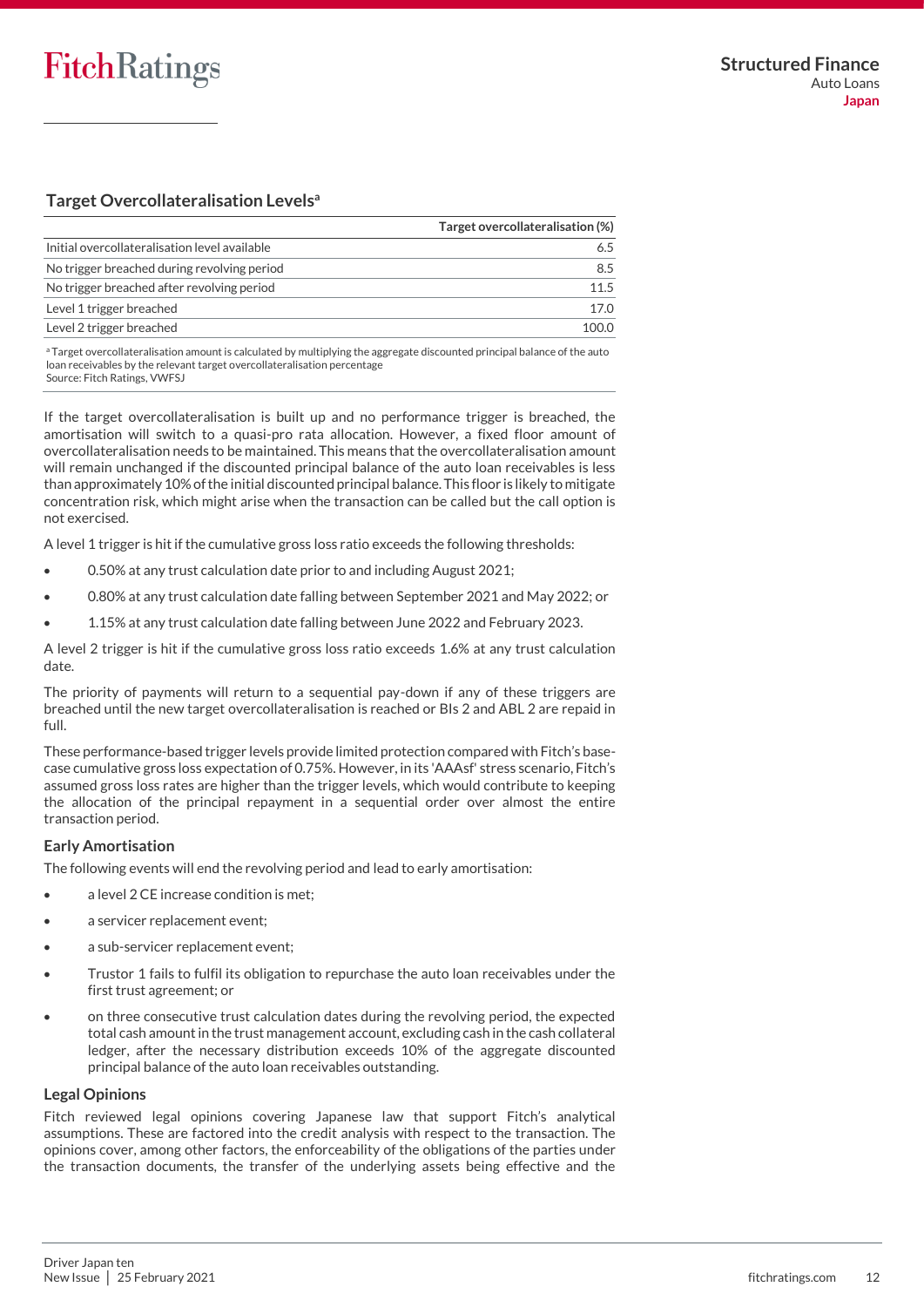transfer of related collateral being legal, valid and binding (see Fitch's general disclaimer on legal opinions below).

### **Disclaimer**

Fitch relies in its credit analysis on legal and/or tax opinions provided by transaction counsel for the avoidance of doubt. Fitch has always made clear that it does not provide legal and/or tax advice or confirm that the legal and/or tax opinions, or any other transaction documents, or any transaction structures, are sufficient for any purpose. The disclaimer at the foot of this report makes it clear that this report does not constitute legal, tax and/or structuring advice from Fitch, and should not be used or interpreted as legal, tax and/or structuring advice from Fitch. Should readers of this report need legal, tax and/or structuring advice, they are urged to contact relevant advisers in the relevant jurisdictions.

### <span id="page-12-0"></span>**Counterparty Risk**

Fitch assesses the counterparty risk under its [Structured Finance and Covered Bonds](https://app.fitchconnect.com/search/research/article/RPT_10108544)  [Counterparty Rating Criteria](https://app.fitchconnect.com/search/research/article/RPT_10108544) to be in line with the ratings assigned based on the documentation provisions and analytical adjustments described in the following table.

### **Counterparty Risk Exposure**

| Counterparty role/risk | Counterparty                                                                                                                                                    | <b>Relevant rating</b><br>under criteria | Minimum ratings and<br>remedial actions                                                                                                         | Adjustment to analysis if minimum ratings and<br>remedial actions not in line with criteria                                                                                                                                                                                                            |
|------------------------|-----------------------------------------------------------------------------------------------------------------------------------------------------------------|------------------------------------------|-------------------------------------------------------------------------------------------------------------------------------------------------|--------------------------------------------------------------------------------------------------------------------------------------------------------------------------------------------------------------------------------------------------------------------------------------------------------|
| Account bank           | MUFG Bank, Ltd.                                                                                                                                                 | A-/Stable/F1                             | Minimum long- and<br>short-term ratings of 'A'<br>or 'F1'; replacement<br>within 30 calendar days<br>of downgrade below both<br>minimum ratings | No adjustment; minimum rating s and remedial<br>actions in line with criteria.                                                                                                                                                                                                                         |
| Servicing continuity   | Trustee 1 will assume<br>servicing<br>responsibilities or may<br>appoint a third party as<br>a successor servicer if a<br>servicer replacement<br>event occurs. | n.a.                                     | There is no minimum<br>rating for the servicer.                                                                                                 | No adjustment; we assess servicer continuity risk to<br>be mitigated in accordance with our counterparty<br>criteria due to the presence of Trustee 1, which will<br>take action upon the occurrence of a servicer<br>replacement event, the standard nature of the<br>assets and available liquidity. |

Source: Fitch Ratings, VWFS.

### <span id="page-12-1"></span>**Servicing**

VWFSJ acts as servicer of the transaction at closing, but delegates its function to SMBC FS or JACCS as sub-servicers. No back-up servicer is appointed at closing; however, if a servicer replacement event occurs, Trustee 1 will assume the servicing responsibilities or may appoint a third party as a successor servicer.

The servicer replacement events include the following.

- an insolvency event in relation to the servicer;
- failure by the servicer to pay the required amount to Trustee 1 and such failure remains unremedied for five business days following notice by Trustee 1 to the servicer of such failure;
- failure by the servicer to duly observe or perform in any material respect any of its covenants or agreements under the transaction documents and such failure materially and adversely affects the rights of Trustee 1 and remains unremedied for 30 calendar days following notice by Trustee 1 to the servicer of such failure; or
- any misrepresentation by the servicer under the transaction documents.

The occurrence of an insolvency event in relation to a sub-servicer will constitute a sub-servicer replacement event. In this case, Trustee 1 may appoint the other unaffected sub-servicer or a third party as a substitute sub-servicer.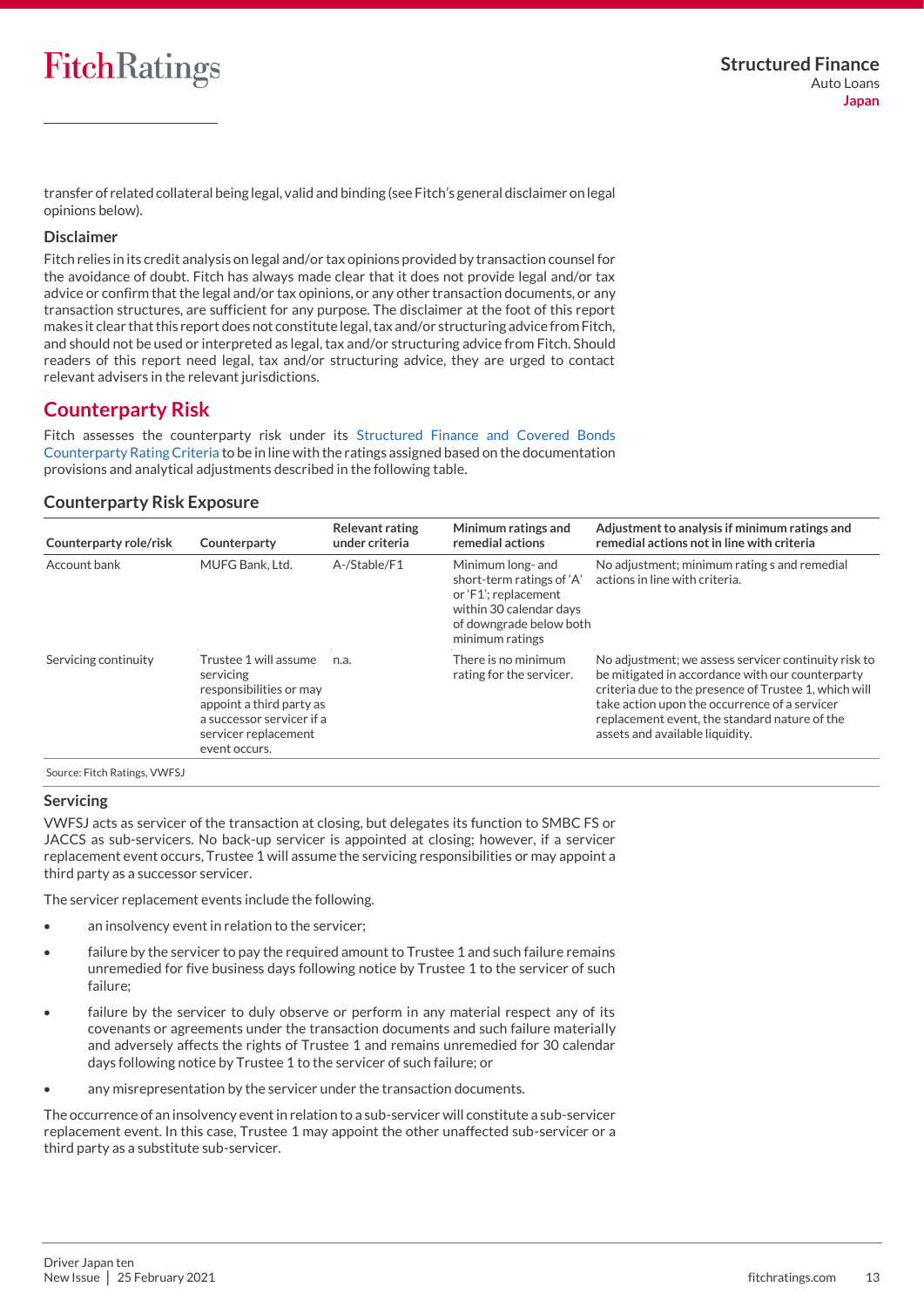### **Commingling**

Sub-servicers SMBC FS and JACCS receive payments from obligors on the 26th and 27th of each month, respectively. Both sub-servicers transfer the received amounts to VWFSJ on the same dates. VWFSJ pays the expected collection amount from the sub-servicers to Trustee 1 four business days prior to the 28th of each month. If VWFSJ fails to prefund the scheduled collection amount on the designated date, it would constitute a servicer replacement event. The amount prefunded by VWFSJ includes both scheduled and prepaid amounts. Therefore, the commingling risk is considered well mitigated for the transfer of payment collections.

### **Set-Off**

At closing, or at the time of additional entrustment, the entrustment of auto loan receivables will be perfected against third parties, but not against obligors; however, VWFSJ is not a deposit-taking financial institution and the eligibility criteria stipulate that the auto loan receivables need to be free from set off. Thus, we assess set-off risk as well-mitigated.

## <span id="page-13-0"></span>**Criteria Application, Model and Data Adequacy**

### **Criteria Application**

See page 2 for the list o[f Applicable Criteria.](#page-1-2)

Fitch applies its Consumer ABS Rating Criteria as its sector-specific criteria under the overarching framework provided by the Global Structured Finance Rating Criteria, which is the master criteria for the sector. The Structured Finance and Covered Bonds Country Risk Rating Criteria outlines Fitch's approach to assigning and maintaining structured finance and covered bond ratings where the relevant sovereign's Local-Currency Issuer Default Rating (IDR) is below 'AAA'. The remaining criteria listed under [Applicable Criteria](#page-1-3) are cross-sector criteria that outline Fitch's approach to counterparty risk that are relevant for the ratings.

### **Models**

The model below was used in the analysis. Click on the link for the model (if published) or for the criteria for a description of the model.

### [Multi-Asset Cash Flow Model](https://www.fitchratings.com/site/structuredfinance/emeacfm)

### **Data Adequacy**

Fitch was provided with portfolio stratifications showing various parameters, including the current and original loan balance, original term, loan-product split, balloon distribution, remaining term, seasoning, yield, geographic distribution, brand distribution and split of new and used vehicles. Fitch was also provided with dynamic gross loss, prepayment, yield and delinquency data as well as static gross loss, prepayment and cancellation data from July 2002 to October 2020.

Fitch reviewed the results of a third-party assessment conducted on the asset portfolio information, and concluded that there were no findings that affected the rating analysis.

Fitch determined that an adequate level of data was provided to apply its rating criteria. The 2002-2020 period covers two economic stress periods of 2008 and 2012 in Japan.

### <span id="page-13-1"></span>**Surveillance**

Fitch will monitor the transaction regularly. The structured finance team will receive monthly investor reports detailing the performance of the portfolio. These reports will provide the basis for the agency's surveillance of the transaction's performance against both base-case expectations and the performance of the industry as a whole. Where appropriate, the agency may request to monitor further data from the originator or servicer. The agency's structured finance team ensures that the assigned ratings remain, in the agency's view, an appropriate reflection of the credit risk of the rated BIs 2 and ABL 2.

Details of the transaction's performance are available at [fitchratings.com](https://www.fitchratings.com/site/home)

Please call the Fitch analysts listed on the first page of this report with any queries regarding initial analysis or ongoing performance.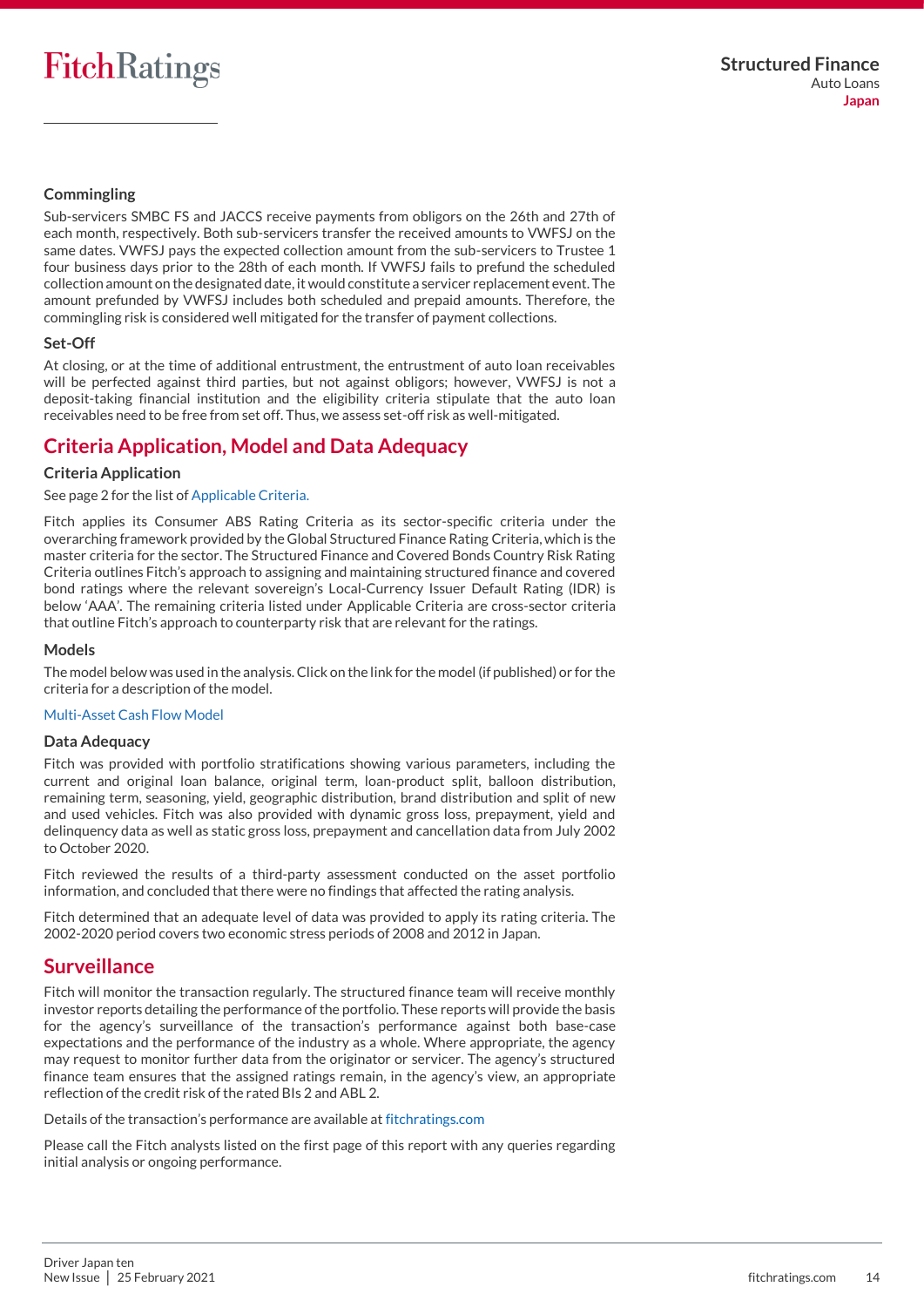## <span id="page-14-0"></span>**Appendix 1: ESG Relevance Score**

## **FitchRatings**

### **Driver Japan ten**

#### **Credit-Relevant ESG Derivation**

## **SF ESG Navigator<br>ABS - Auto**

2

1

**Overall ESG Scale**

| Driver Japan ten has 5 ESG potential rating drivers                                                                                                                                                                                                                    | key driver       | issues |  |  |
|------------------------------------------------------------------------------------------------------------------------------------------------------------------------------------------------------------------------------------------------------------------------|------------------|--------|--|--|
| Driver Japan ten has exposure to macroeconomic factors and sustained structural shifts in secular preferences affecting consumer behavior but this has very low impact on the rating.<br>Governance is minimally relevant to the rating and is not currently a driver. |                  | issues |  |  |
|                                                                                                                                                                                                                                                                        | potential driver | issues |  |  |

#### **Environmental (E)**

| <b>General Issues</b>                                         | E Score                 | <b>Sector-Specific Issues</b>                                                                                                                                                         | Reference                   | <b>E</b> Scale |
|---------------------------------------------------------------|-------------------------|---------------------------------------------------------------------------------------------------------------------------------------------------------------------------------------|-----------------------------|----------------|
| GHG Emissions & Air Quality                                   | $\overline{\mathbf{z}}$ | Regulatory risks, fines, or compliance costs related to emissions,<br>energy consumption and/or related reporting standards                                                           | Asset Quality; Surveillance |                |
| <b>Energy Management</b>                                      | $\overline{2}$          | Assets' energy/fuel efficiency and impact on valuation                                                                                                                                | Asset Quality; Surveillance |                |
| Water & Wastewater Management                                 |                         | n.a.                                                                                                                                                                                  | n.a.                        |                |
| Waste & Hazardous Materials<br>Management; Ecological Impacts |                         | n.a.                                                                                                                                                                                  | n.a.                        |                |
| Exposure to Environmental Impacts                             | $\overline{2}$          | Asset, operations and/or cash flow exposure to extreme weather<br>events and other catastrophe risk, including but not limited to<br>flooding, hurricanes, tornadoes, and earthquakes | Surveillance                |                |

#### **Social (S)**

| <b>General Issues</b>                                         | S Score        | <b>Sector-Specific Issues</b>                                                                                                                                                   | Reference                   | <b>S</b> Scale |
|---------------------------------------------------------------|----------------|---------------------------------------------------------------------------------------------------------------------------------------------------------------------------------|-----------------------------|----------------|
| Human Rights, Community Relations,<br>Access & Affordability  |                | n.a.                                                                                                                                                                            | n.a.                        |                |
| Customer Welfare - Fair Messaging,<br>Privacy & Data Security | $\mathcal{P}$  | Compliance with consumer protection related regulatory<br>requirements, such as fair/transparent lending, data security, and Operational Risk; Surveillance<br>safety standards |                             |                |
| Labor Relations & Practices                                   | $\mathfrak{p}$ | Labor practices, pension obligations and related litigation                                                                                                                     | Surveillance                |                |
| Employee Wellbeing                                            |                | n.a.                                                                                                                                                                            | n.a.                        |                |
| <b>Exposure to Social Impacts</b>                             | $\mathbf{3}$   | Macroeconomic factors and sustained structural shifts in secular<br>preferences affecting consumer behavior                                                                     | Asset Quality; Surveillance |                |

#### **Governance (G)**

| <b>General Issues</b>                                       | G Score      | <b>Sector-Specific Issues</b>                                                                                                                              | Reference                                                                                             |   | <b>G</b> Scale |
|-------------------------------------------------------------|--------------|------------------------------------------------------------------------------------------------------------------------------------------------------------|-------------------------------------------------------------------------------------------------------|---|----------------|
| Rule of Law. Institutional and<br><b>Regulatory Quality</b> | $\mathbf{3}$ | Jurisdictional legal risks; regulatory effectiveness; supervisory<br>oversight; foreclosure laws; government support and intervention Surveillance         | Asset Isolation and Legal Structure; Asset Quality; Rating Caps;                                      | s |                |
| Transaction & Collateral Structure                          | 3            | Asset isolation; resolution/insolvency remoteness; legal<br>structure; structural risk mitigants; complex structures                                       | Asset Isolation and Legal Structure; Asset Quality; Financial<br>Structure; Rating Caps; Surveillance |   |                |
| <b>Transaction Parties &amp; Operational Risk</b>           | 3            | Counterparty risk; origination, underwriting and/or aggregator<br>standards: borrower/lessee/sponsor risk:<br>originator/servicer/manager/operational risk | Asset Quality; Financial Structure; Operational Risk; Rating Caps;<br>Surveillance                    |   |                |
| Data Transparency & Privacy                                 | 3            | Transaction data and periodic reporting                                                                                                                    | Asset Isolation and Legal Structure; Asset Quality; Financial<br>Structure: Surveillance              |   |                |
|                                                             |              |                                                                                                                                                            |                                                                                                       |   |                |

not a rating driver

**How to Read This Page** ESG scores range from 1 to 5 based on a 15-level color gradation. Red (5) is most relevant and green (1) is least relevant.

5 issues  $4$  issues

The Environmental (E), Social (S) and Governance (G) tables<br>break out the individual components of the scale. The right-hand box<br>shows the aggregate E, S, or G score. General Issues are relevant<br>across all markets with Sec

The Credit-Relevant ESG Derivation table shows the overall ESG Derivation score. This score signifies the credit relevance of combined E, S and G issues to the transaction's or program's credit rating. The three columns t

**Classification** of ESG issues has been developed from Fitch's sector<br>ratings criteria. The General Issues and Sector-Specific Issues draw<br>on the classification standards published by the Sustainability<br>Accounting Standard

| <b>CREDIT-RELEVANT ESG SCALE - DEFINITIONS</b> |                                                                  |                                                                                                                                                             |  |  |  |  |  |  |
|------------------------------------------------|------------------------------------------------------------------|-------------------------------------------------------------------------------------------------------------------------------------------------------------|--|--|--|--|--|--|
|                                                | How relevant are E, S and G issues to the overall credit rating? |                                                                                                                                                             |  |  |  |  |  |  |
| 5                                              |                                                                  | Highly relevant: a key transaction or program rating driver that has a<br>significant impact on an individual basis.                                        |  |  |  |  |  |  |
| 4                                              |                                                                  | Relevant to transaction or program ratings: not a key rating driver but<br>has an impact on the ratings in combination with other factors.                  |  |  |  |  |  |  |
| 3                                              |                                                                  | Minimally relevant to ratings: either yery low impact or actively<br>mitigated in a way that results in no impact on the transaction or<br>program ratings. |  |  |  |  |  |  |
| $\mathfrak{p}$                                 |                                                                  | Irrelevant to the transaction or program ratings: relevant to the sector.                                                                                   |  |  |  |  |  |  |
|                                                |                                                                  | Irrelevant to the transaction or program ratings; irrelevant to the<br>sector                                                                               |  |  |  |  |  |  |